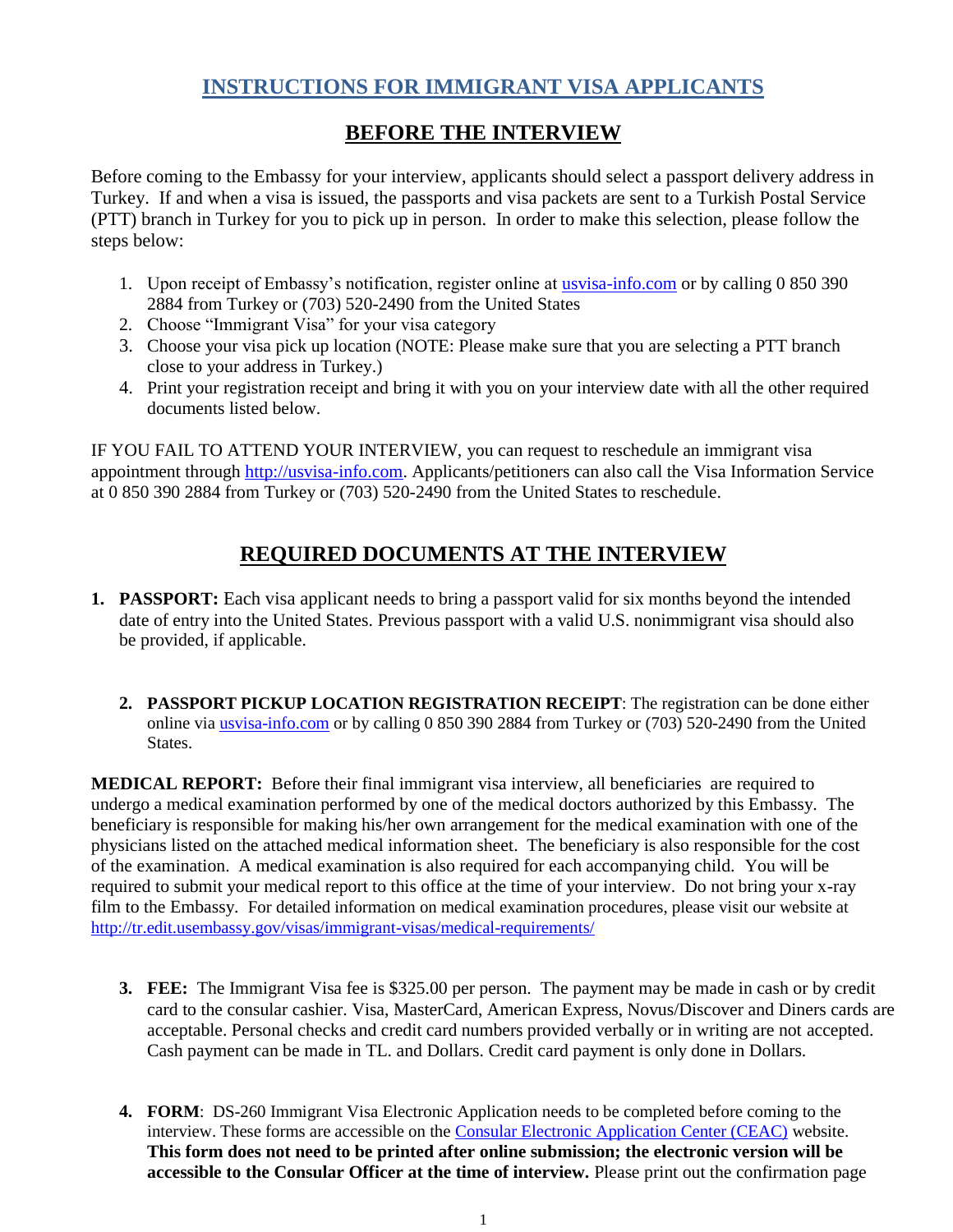(with the barcode) of your submitted DS-260 form and bring it on your interview date. You may review the Frequently Asked Questions on DS-260 Immigrant Visa Electronic Application on U.S. Department of State's web site at [http://travel.state.gov/visa/immigrants/info/info\\_5248.html](http://travel.state.gov/visa/immigrants/info/info_5248.html) for more information. The case number and invoice number required on CEAC web site to login to the application are provided to you by NVC.

#### **5. BIRTH CERTIFICATES**:

- a. Birth certificates for **Turkey** are called "Nufus Kayit Ornegi". Please provide an original. No English translation is required
- b. Birth certificated for **Iran** are called "Shenasname". Please provide the original, certified English translation with a copy. Please do not provide Karte Melli
- c. Birth certificates for **Iraq** are "Hawiat Al Ahwal Al Madniya". Please bring their originals with English translations and copies. Iraqi applicants are also required to submit their National ID cards, "Shahadat Al Jinsiya Al Iraqiya" with an English translation along with a copy.
- **6. MARRIAGE CERTIFICATE**: The original and two copies of your marriage certificate is required. If the marriage took place in a country other than Turkey or the U.S., a certified English translation of the foreign marriage certificate is also required.
- **7. DIVORCE DECREE OR DEATH CERTIFICATE**: If you were married previously, bring the original and copy of the divorce decree or death certificate to prove the dissolution of each prior marriage. If the divorce took place in a country other than Turkey or the U.S., a certified English translation of the foreign divorce decree is also required. For divorces that took place in the U.S. or Turkey, the courtcertified original divorce decrees must either have the raised seal or rubber stamps of the court and original signatures. Attorney certified copies without raised seals, rubber stamps or plain photocopies of court certified divorce decrees will not be accepted. Marriage or birth certificates on which the divorce is registered and translations of divorce documents without the originals are not accepted in lieu of a courtcertified divorce decree.
- **8. MILITARY CARD:** Iranian applicants need to provide original, copy and certified English translation of military card. If you are exempt from the service please provide a copy and certified English translation of your military service exemption card. Military card for Turkish applicants are not required.
- **9. COURT AND PRISON RECORDS:** Persons convicted of a crime must bring original and copy of each court record and any prison record, even if the beneficiary has been pardoned or granted amnesty. If you have a conviction, please provide the copy and English translation of all the law articles referred to in your court record.
- **10. OTHER COURT DOCUMENTS:** Originals and copies of court records regarding name changes, age ammendments, adoption and similar subjects must also be submitted. Originals of these documents should be submitted at the time of interview.

#### **11. POLICE CERTIFICATE REQUIRED FOR APPLICANTS 16 YEARS AND OLDER**:

Applicants are required to submit a police certificate from the country of the applicant's nationality and current residence. Police certificates are also required from all other countries where the applicant has resided for at least one year. Regardless of the length of residence, a police certificate must also be obtained from the police authorities of any place where the applicant has been arrested for any reason. Police certificates for **Turkey** must include the archive records check (Arsiv kayitli Adli Sicil Kaydi), but do not need translation. Police certificates for **Iran** are not required. For detailed information on how to obtain a police certificate from a country, please visit U.S. Department of State website at <http://travel.state.gov/content/visas/en/fees/reciprocity-by-country.html>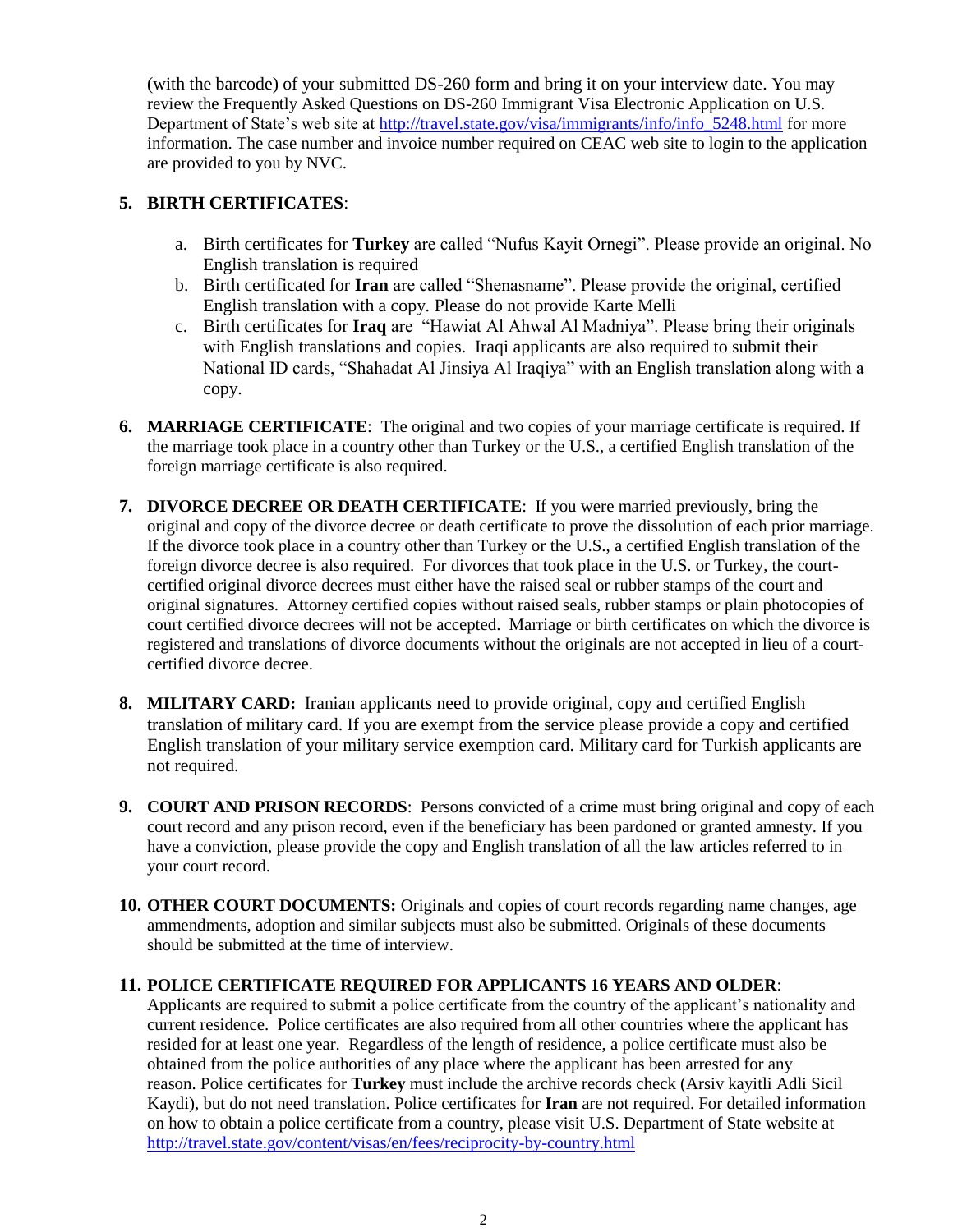- **12. EVIDENCE OF FINANCIAL SUPPORT**: Each beneficiary must obtain a Form [I-864,](http://www.uscis.gov/files/form/i-864.pdf) Affidavit of Support from the petitioner, with the petitioner's original signature and supplementary forms: W-2 and 1040 Individual Income Tax returns for the last year, bank and other financial statements. If the petitioner does not qualify to sponsor the applicant financially, a co-sponsor must also present a signed Form [I-864,](http://www.uscis.gov/files/form/i-864.pdf) supplemental financial documents, and a copy of his/her US passport or green card. If the petitioner's tax documents are not available, the petitioner must also submit a signed statement explaining why he/she did not pay taxes to the U.S. Government during the last taxable year. Please see the following pages for more information on Affidavit of Support.
- **13. PROOF OF DOMICILE:** In order to petition for your relative to come to the United States, the petitioner must have an un-relinquished residence in the United States. Please see the following pages for more information on domicile.
- **14. PHOTOS:** Regardless of age, all U.S. Immigrant Visa applicants must present two un-retouched color photographs, approximately  $2 X 2$  inches (5 X 5 cm) in size, taken on a white background. Please read the instructions on our website at [http://tr.edit.usembassy.gov/visas/immigrant-visas/immigrant-visa-photo](http://tr.usembassy.gov/visas/immigrant-visas/immigrant-visa-photo-requirements/)[requirements/](http://tr.usembassy.gov/visas/immigrant-visas/immigrant-visa-photo-requirements/) for information.

## **AFTER THE INTERVIEW**

After your personal application, if your file is complete, your visa will be issued and your passport and visa packet will be given to PTT for delivery to your passport pickup location.

Some Turkish applicants and most Iranian applicants require extensive administrative processing prior to issuance of the visa. This process can take up to 6 months or longer. No visa for these applicants can be issued until the administrative process is complete.

**If administrative processing is required**, we recommend that applicants return home while they wait for the completion of the process. Once the administrative processing is completed, the applicant's case number will be posted on our website. It will be your responsibility to check our website to see if your process is completed. After the administrative processing is complete, applicants can send their passports, and other missing documents, if any, to our office by PTT. After the final review, if your application is complete, your passport and visa packet will be sent to the PTT branch of your choice in Turkey within five to ten working days after we receive your passport.

While waiting for the administrative process to be complete, your medical examination may expire. In that case, you will need to renew the medical examination.

The validity of your immigrant visa will be limited with the validity of your medical report. An immigrant visa is valid for a maximum of six months from the date of issuance. Applicants must travel and apply for admission to the United States before their immigrant visas expire.

### **MOST IMPORTANT**

No assurance can be given in advance that a visa will be issued. A consular officer can make a decision only after the formal application and all documents are reviewed, and that officer has personally interviewed the applicants.

Beneficiaries should not make any travel arrangements for departure, dispose of personal property or make other life changes until the visa has been issued.

This office will make every effort to expedite the process. However should complications arise, applicants may be required to return to this office or furnish additional information.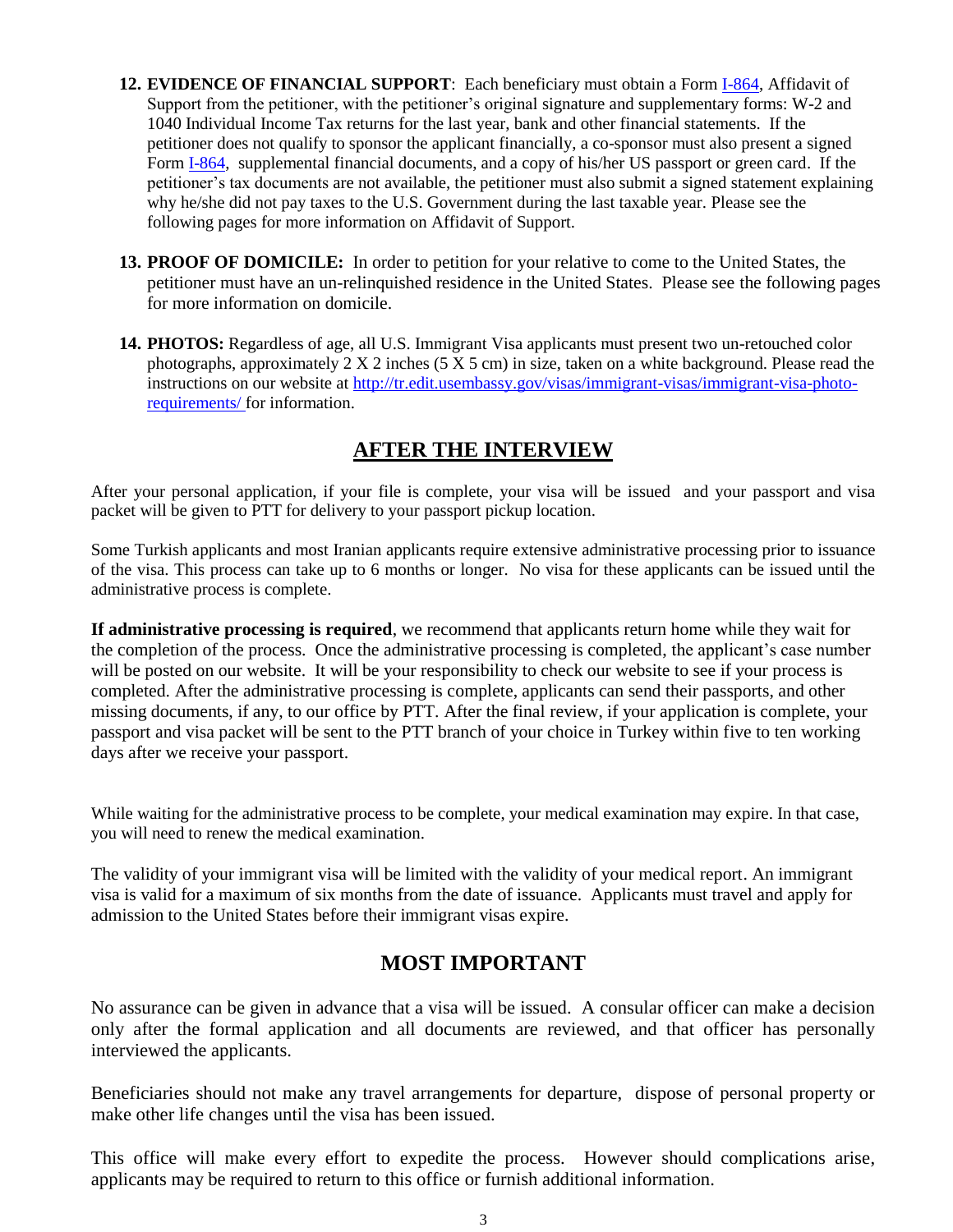### **AFFIDAVIT OF SUPPORT – FORM I-864**

#### **Overview**

The [I-864](http://www.uscis.gov/files/form/i-864.pdf) *Affidavit of Support* is a contract between a sponsor and the applicant that is required for some immigrant visas. In this contract the sponsor agrees to provide financial support for the applicant until he/she becomes an American citizen or can be credited with 40 quarters of work (usually ten years).

**The sponsor must show that he/she has income equal to or greater than 125 percent of the federal poverty guidelines for his/her household size.** The [I-864P form](http://www.uscis.gov/portal/site/uscis/menuitem.5af9bb95919f35e66f614176543f6d1a/?vgnextoid=73c63591ec04d010VgnVCM10000048f3d6a1RCRD&vgnextchannel=db029c7755cb9010VgnVCM10000045f3d6a1RCRD) lists the required income for different household sizes.

If a sponsor's income is not greater than 125% of the federal poverty guideline, then another person must offer to sponsor the beneficiary. This co-sponsor must fill out a separate [I-864,](http://www.uscis.gov/files/form/i-864.pdf) unless the co-sponsor is a member of the sponsor's household (i.e., the co-sponsor claims the original sponsor as a dependent on his or her tax forms).

While photocopies of supporting documents are accepted, only original [I-864](http://www.uscis.gov/files/form/i-864.pdf) forms with sponsors' signatures are acceptable.

US citizens filing [I-130](http://www.uscis.gov/files/form/i-130.pdf) petitions on behalf of their biological children under the age of 18 should complete the form [I-864W](http://www.uscis.gov/files/form/i-864w.pdf) instead of an [I-864](http://www.uscis.gov/files/form/i-864.pdf) form. Such petitioners are not required to submit supporting documents such as tax returns in addition to their [I-864W](http://www.uscis.gov/files/form/i-864w.pdf) form. Please note that this rule does not apply for US citizens filing petitions on behalf of their minor step-children. Such petitioners should complete the [I-864](http://www.uscis.gov/files/form/i-864.pdf) form and submit it along with the supporting documents.

#### **Requirements for the Sponsor**

A sponsor must be at least 18 years old and either an American citizen or a lawful permanent resident (LPR). The sponsor must also have a domicile (residence) in the United States.

#### **Supporting Documents**

A sponsor must attach to the affidavit his or her 1040 tax returns and W-2 forms for the most recent taxable year. If the sponsor claims additional assets on the [I-864,](http://www.uscis.gov/files/form/i-864.pdf) he or she must attach proof of those assets as well. NOTE: A sponsor's primary residence and/or car cannot count toward "proof of assets" since a sponsor would not be expected to sell his or her home to sponsor an immigrant.

Consular officers can only accept individual tax returns, not business tax returns, since the individual is sponsoring the applicant, not a business. If the sponsor does not have copies of his/her tax returns, he/she can submit a summary of the returns from the Internal Revenue Service (IRS).

If a sponsor files taxes jointly with his or her spouse, then the spouse must fill out form [I-864A](http://www.uscis.gov/files/form/i-864a.pdf) (Contract Between Sponsor and Household Member), which is attached to form [I-864.](http://www.uscis.gov/files/form/i-864.pdf)

Sponsors must attach tax returns for the most recent tax year to their affidavit of support. If a sponsor did not file taxes in the most recent tax year, they must attach a statement explaining why they did not file taxes.

#### **Accompanying family members**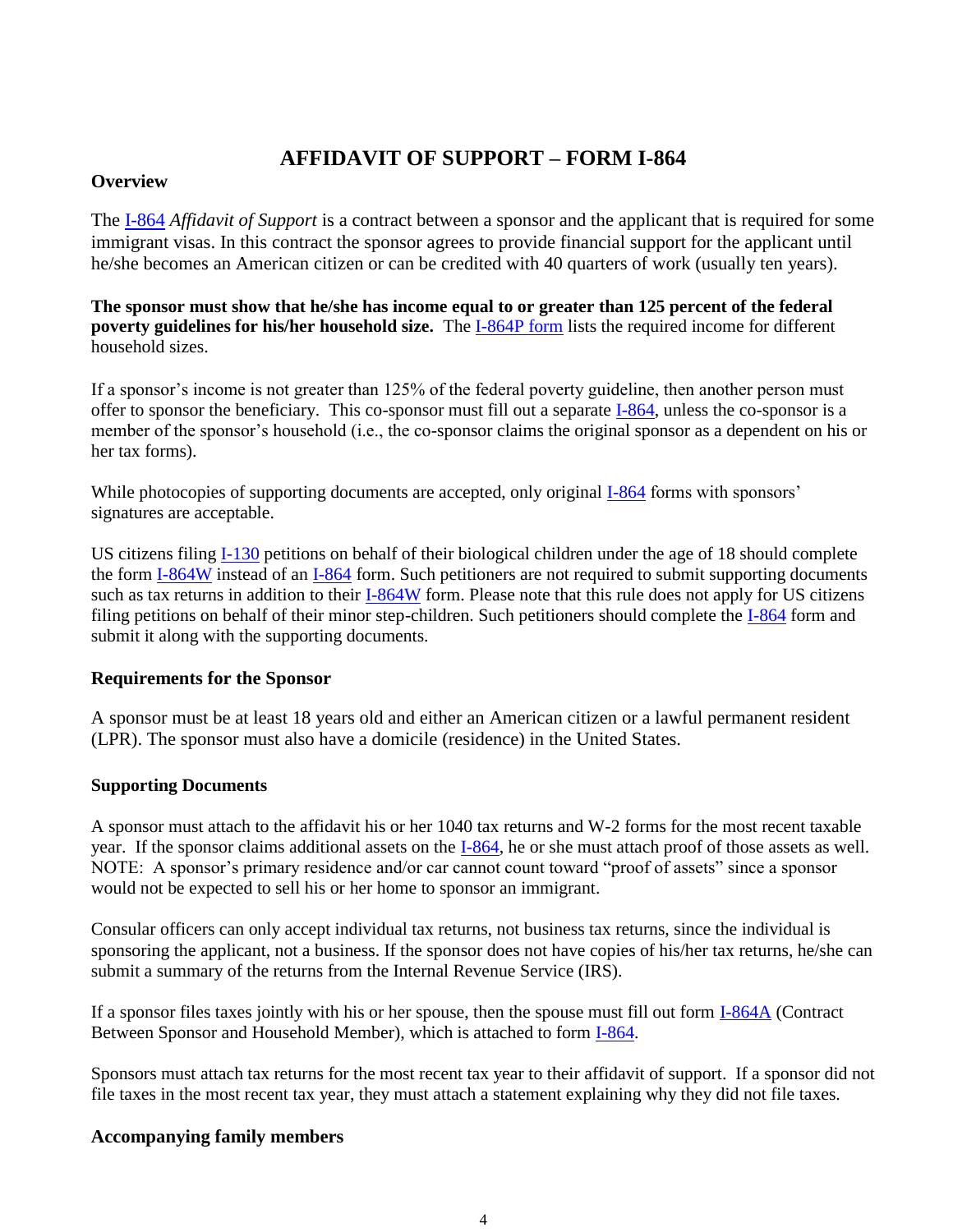Each accompanying family member must have either an original or photocopy of the [I-864](http://www.uscis.gov/files/form/i-864.pdf) Affidavit of Support (and [I-864A](http://www.uscis.gov/files/form/i-864a.pdf) if needed). Copies may be used only for dependents whose names appear on the principal applicant's original petition. Copies of supporting documents are not required for accompanying family members applying for visas together with the principal applicant.

Family members who travel later (follow-to-join) will require one complete set of the documents prepared in support of the principal applicant's [I-864.](http://www.uscis.gov/files/form/i-864.pdf) Each individual applicant must present an [I-864](http://www.uscis.gov/files/form/i-864.pdf) Affidavit of Support with original signatures.

If family members have separate visa petitions, each family member must submit a signed [I-864](http://www.uscis.gov/files/form/i-864.pdf) from the petitioner/sponsor, the joint sponsor (if required) and [I-864A](http://www.uscis.gov/files/form/i-864a.pdf) as required. Each family member must also submit a complete set of supporting documents (such as tax returns, job letters and bank statements).

#### **Frequently Asked Questions:**

#### **What is household size?**

Household size is determined by the number of people claimed on a sponsor's tax returns, the number of people otherwise dependent on him or her, other people a sponsor has filed an Affidavit of Support for, plus the beneficiaries of the petition. For example, if a sponsor who files taxes jointly with his wife and claims two children as dependents is sponsoring one person to immigrate to the United States, his household size is five (himself, his wife, 2 children, and beneficiary). If an unmarried sponsor claims her mother as a dependent on her tax returns, has filed an Affidavit for one other individual, and is sponsoring a family of three to immigrate, her household size is six (herself, mother, other beneficiary, and the family of three).

#### **What if I did not file income tax returns in the previous year?**

Immigration law requires the sponsor to submit income tax returns for the last income tax year immediately before the [I-864](http://www.uscis.gov/files/form/i-864.pdf) is signed if the sponsor was required to file. The Internal Revenue Service (IRS) requires Americans and lawful permanent residents who are working abroad to file income tax returns even if most or all of their overseas income is excluded from U.S. taxes.

If a sponsor was not required by law to file an income tax return, he/she should prepare a statement affirming that he/she was not required to file a tax return and give the related Internal Revenue Service (IRS) regulation. The IRS 1040 Instruction Book has information on who is not required to file income tax returns.

**Moreinformation on the <b>I-864:** Visit the Department of State web site at [http://travel.state.gov/visa/immigrants/info/info\\_3178.html](http://travel.state.gov/i864gen.html) for detailed information about the [I-864](http://www.uscis.gov/files/form/i-864.pdf) Affidavit of Support.

For most current poverty guidelines, please click on [http://www.uscis.gov/files/form/i-864p.pdf.](http://www.uscis.gov/files/form/i-864p.pdf)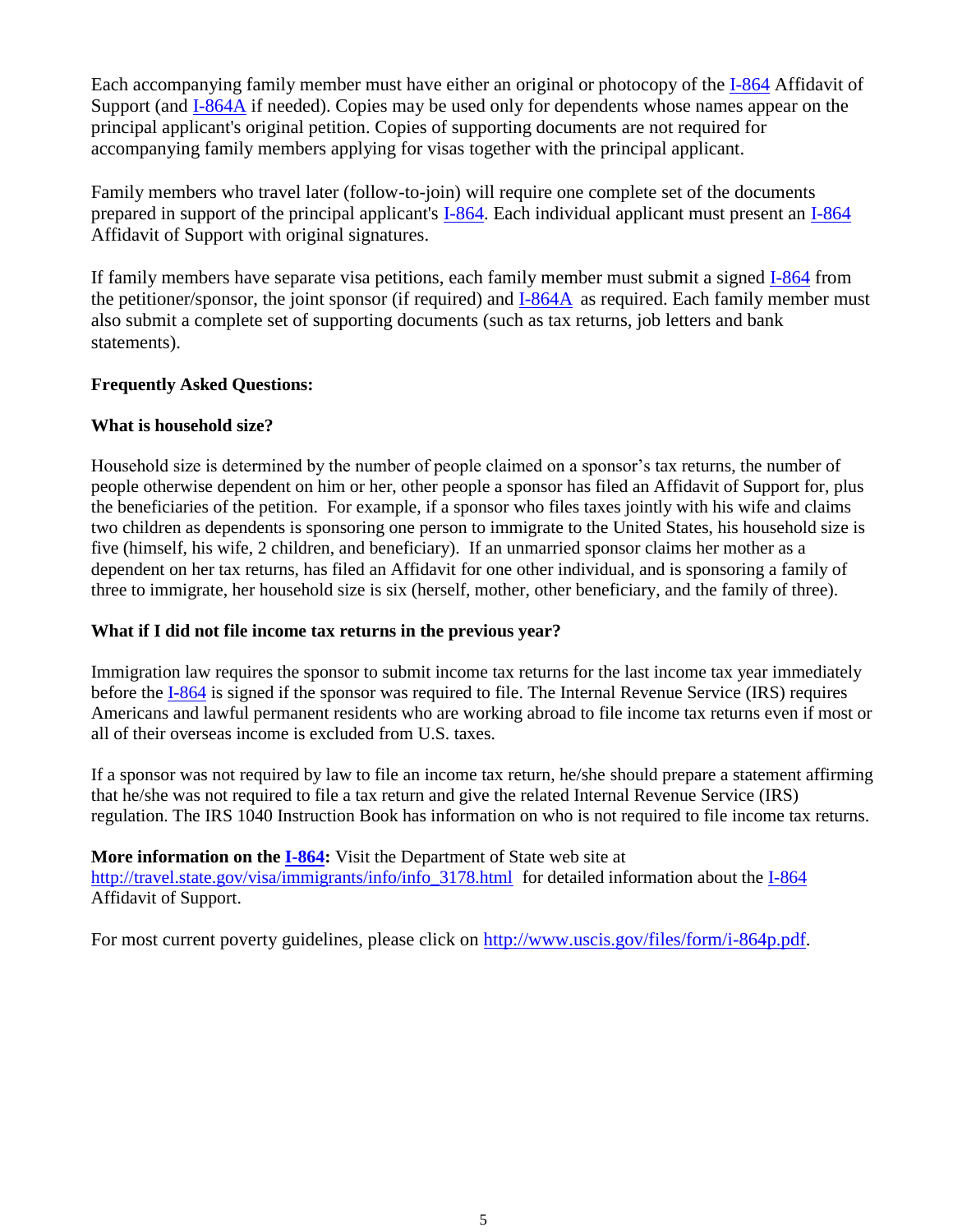#### **Domicile**

Petitioners and sponsors for family-based immigrant visas are required to be domiciled (live) in any of the States of the United States, the District of Columbia, or any territory or possession of the United States.

#### *Can a U.S. citizen or lawful permanent resident (LPR) petitioner who is not domiciled (residing) in the United States be a sponsor?*

No. The law requires a sponsor who is 1) a citizen/ national or a LPR of the United States; 2) at least 18 years of age; 3) domiciled in the United States; 4) the petitioner, and 5) meets certain income requirements. To be domiciled in the United States a sponsor must live or reside in any of the States of the United States, the District of Columbia, or any territory or possession of the United States.

#### *If the petitioner does not have a domicile in the United States, can a joint sponsor file an I-864?*

No. Under the law, a joint sponsor cannot sponsor an immigrant when the petitioner does not have a domicile in the United States. The petitioner must first meet all the requirements for being a sponsor, except those related to income, before there can be a joint sponsor.

#### *How is domicile determined?*

Domicile is a complex issue and must be determined on a case by case basis. To qualify as a sponsor, a petitioner who is residing abroad must have a principal residence in the United States and intend to maintain that residence for the foreseeable future. Lawful permanent resident (LPR) sponsors must show they are maintaining their LPR status.

Many U.S. citizens and LPRs reside outside the United States on a temporary basis, usually for work or family considerations. "Temporary" may cover an extended period of residence abroad. The sponsor living abroad must establish the following in order to be considered domiciled in the United States:

- He/she left the United States for a limited and not indefinite period of time;
- He/she intended to maintain a domicile in the United States; and
- He/she has evidence of continued ties to the United States.

An American citizen or LPR spouse or dependent who has maintained a residence in the United States and/or whose spouse/parent works in one of the categories listed below would also qualify as a sponsor.

#### *Individuals living abroad temporarily due to their employment may be considered domiciled in the United States. What kind of employment abroad can be counted as U.S. domicile?*

- Employment by the U.S. government;
- Employment by an American institution of research recognized by the Attorney General;
- Employment by an American firm or corporation engaged in whole or in part in the development of foreign trade and commerce with the United States, or a subsidiary of such a firm;
- Employment with a public international organization in which the United States participates by treaty or statute;
- Employment by a religious denomination/group having a genuine organization within the United States and is stationed abroad with that religious denomination; or
- Employment as a missionary by a religious denomination/group or by an interdenominational mission organization within the United States and is stationed abroad with that religious denomination.

There may be other circumstances in which a sponsor can show that his or her presence abroad is of a temporary nature, and the sponsor has a domicile in the United States. The sponsor must satisfy the consular officer that he/she has not given up his/her domicile in the United States and established his/her domicile abroad.